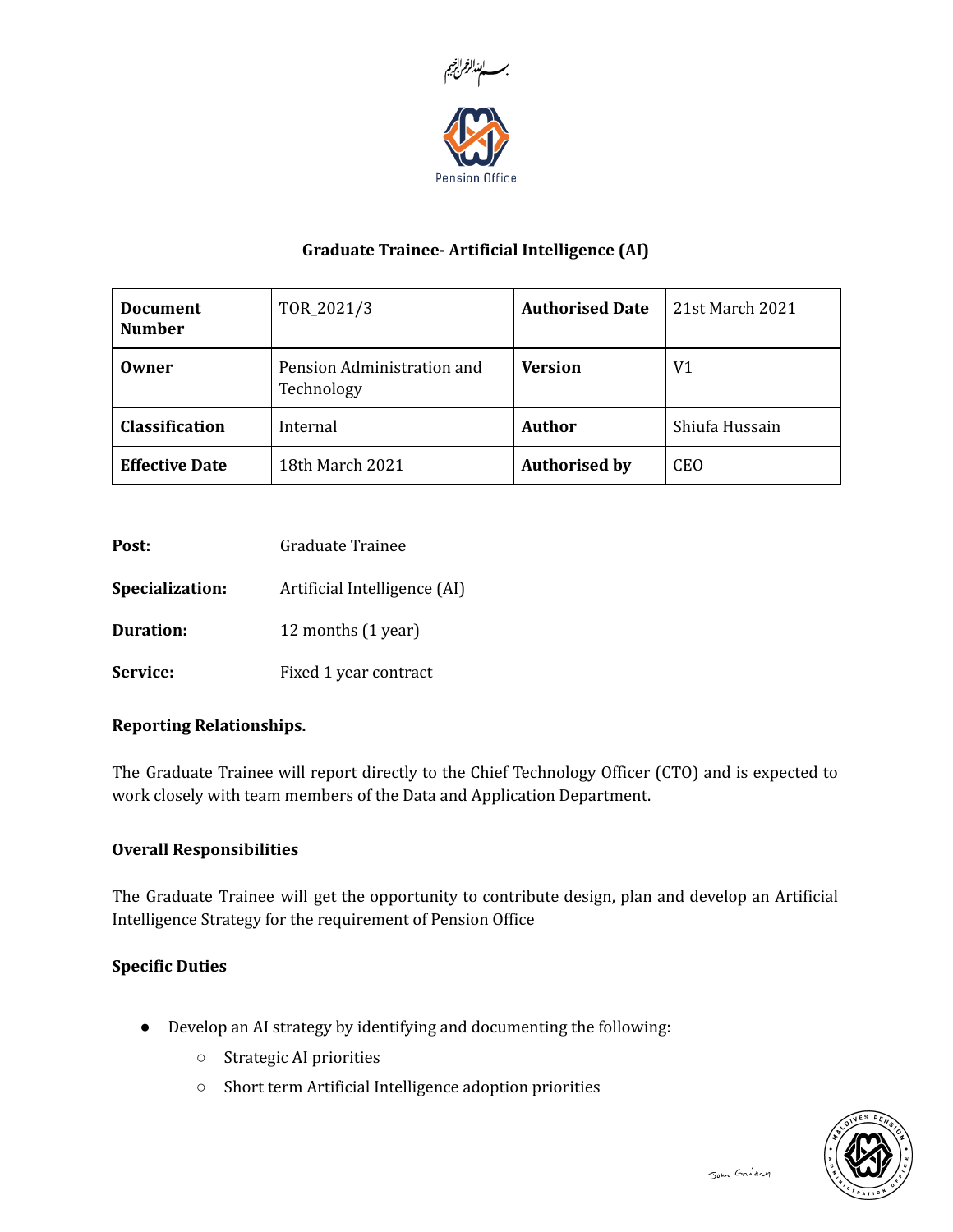- Data strategy
- Ethical and legal issues
- Technology issues
- Skill and capacity
- Implementation plan
- Change Management Issues

## Required Qualification

Bachelor's Degree or Master's Degree in artificial intelligence or a related field.

## Desired Skills and Competencies

- Excellent technical, analytical, communication and problem-solving skills.
- Excellent knowledge on Programming Languages .
- Excellent understanding of AI techniques, algorithms and frameworks.
- Excellent knowledge on Big Data and Data Science.

------------------------------------



John Griday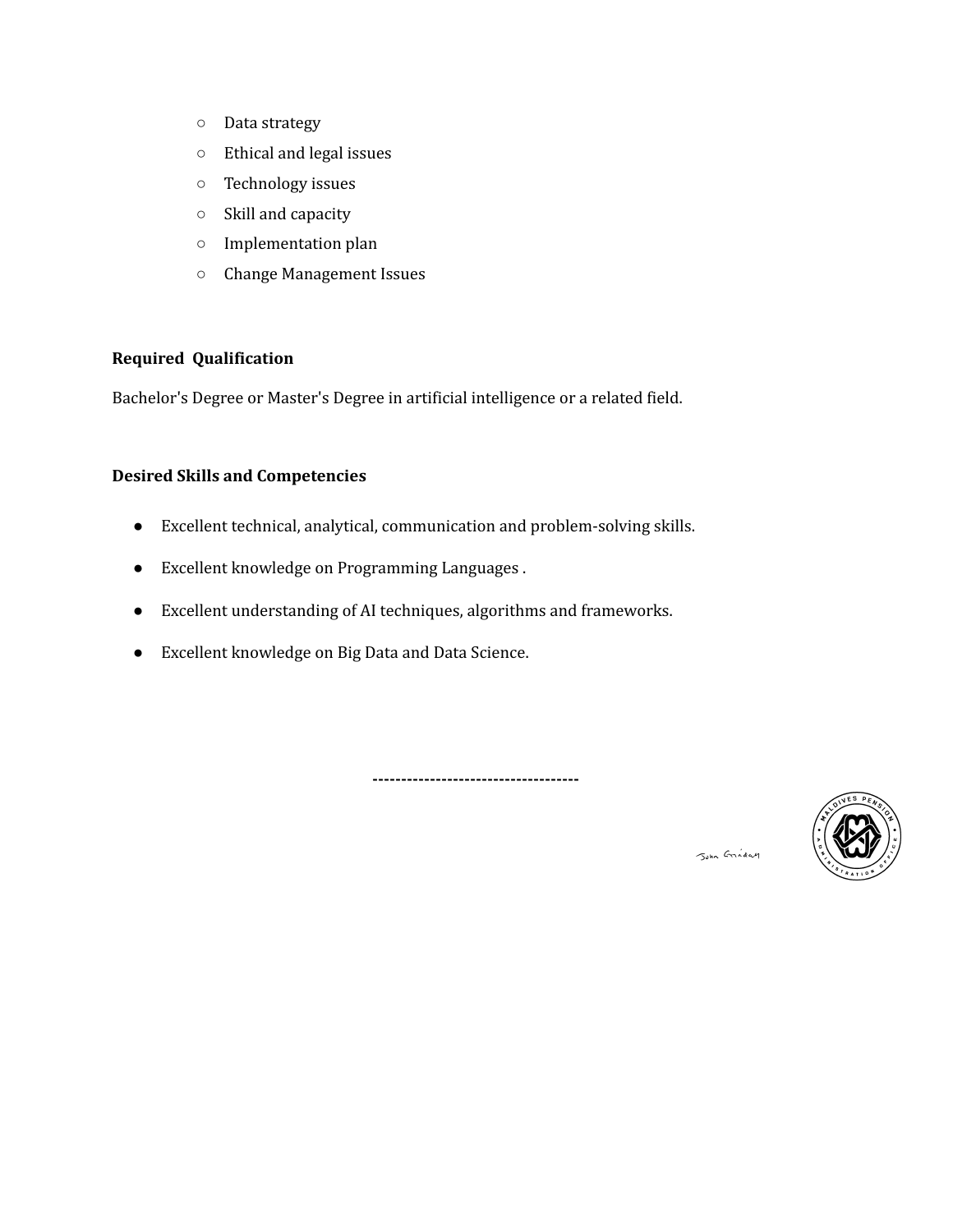## Annex

# Maldives Pension Administration Office is looking for a graduate specialised in data analytics and artificial intelligence (AI) to develop our AI strategy.

The Pension Office is looking to enhance capabilities on Data Analytics and AI. Like other organisations, our existing business plan identifies capabilities on workflow analytics, customer information and new customers as core business priorities.

The role offers opportunities to be involved in our working-groups, existing projects, interact with CEO, CTO and COO, make visible contributions whilst gaining invaluable hands-on experience of working with our systems and data.

After an initial period, there will be opportunities to specialise, help build and develop our longer-term AI strategy and answering questions like:

#### 1. Strategic AI priorities

- What are our top business priorities?
- What problems do we want or need to solve?
- How can AI help us deliver our strategic goals?

#### 2. Short term Artificial Intelligence adoption priorities

- Are there any opportunities to optimise processes in a quick, relatively inexpensive way?
- What smaller steps and projects could help us gather information or lay the groundwork for our bigger AI priorities?

#### 3. Data strategy

- Do we have the right sort of data to achieve our AI priorities?
- Do we have enough of that data?
- If we don't have the right type or volume of data, how will we get the data we need?
- Do we have to set up new data collection methods, or will we use third-party data?
- Going forward, how can we begin to acquire data in a more strategic way?

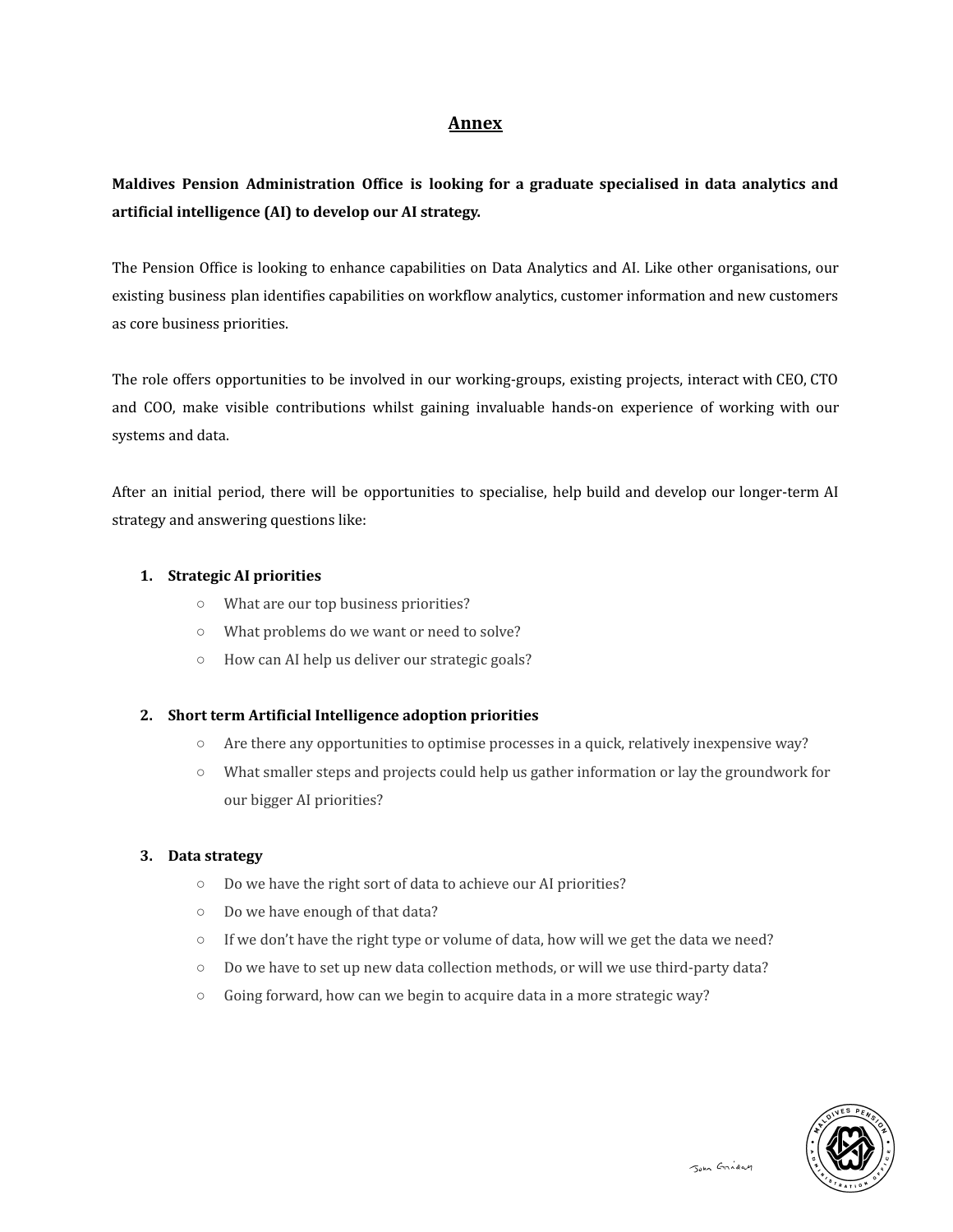#### 4. Ethical and legal issues

- How can we avoid invading people's privacy?
- Are there any legal implications of using AI in this way?
- What sort of consent do we need from customers/employers/users/employees?
- How can we ensure our AI is free of bias and discrimination?

#### 5. Technology issues

- What technology is required to achieve our AI priorities (for example, machine learning, deep learning, reinforcement learning, etc.)?
- Do we have the right technology in place already?
- If not, what systems do we need to put in place?

#### 6. Skill and capacity

- Where are our skills gaps?
- To fill those gaps, do we need to hire new talent, train existing staff, work with an external AI provider or acquire a new resources?
- Do we have awareness and buy-in for AI from leadership and at other levels in the business?
- What can we do to raise awareness and promote buy-in?

#### 7. Implementation

- How will we deliver our AI projects?
- What are the key next steps?
- Who is responsible for delivering each action?
- Which actions or projects will need to be outsourced?

#### 8. Change Management Issues

- Which employees and teams / departments will be impacted by AI projects?
- How can we communicate effectively with those people about the change?
- How should the change process be managed?
- How will AI change our organisation culture, and how will we manage that culture change?

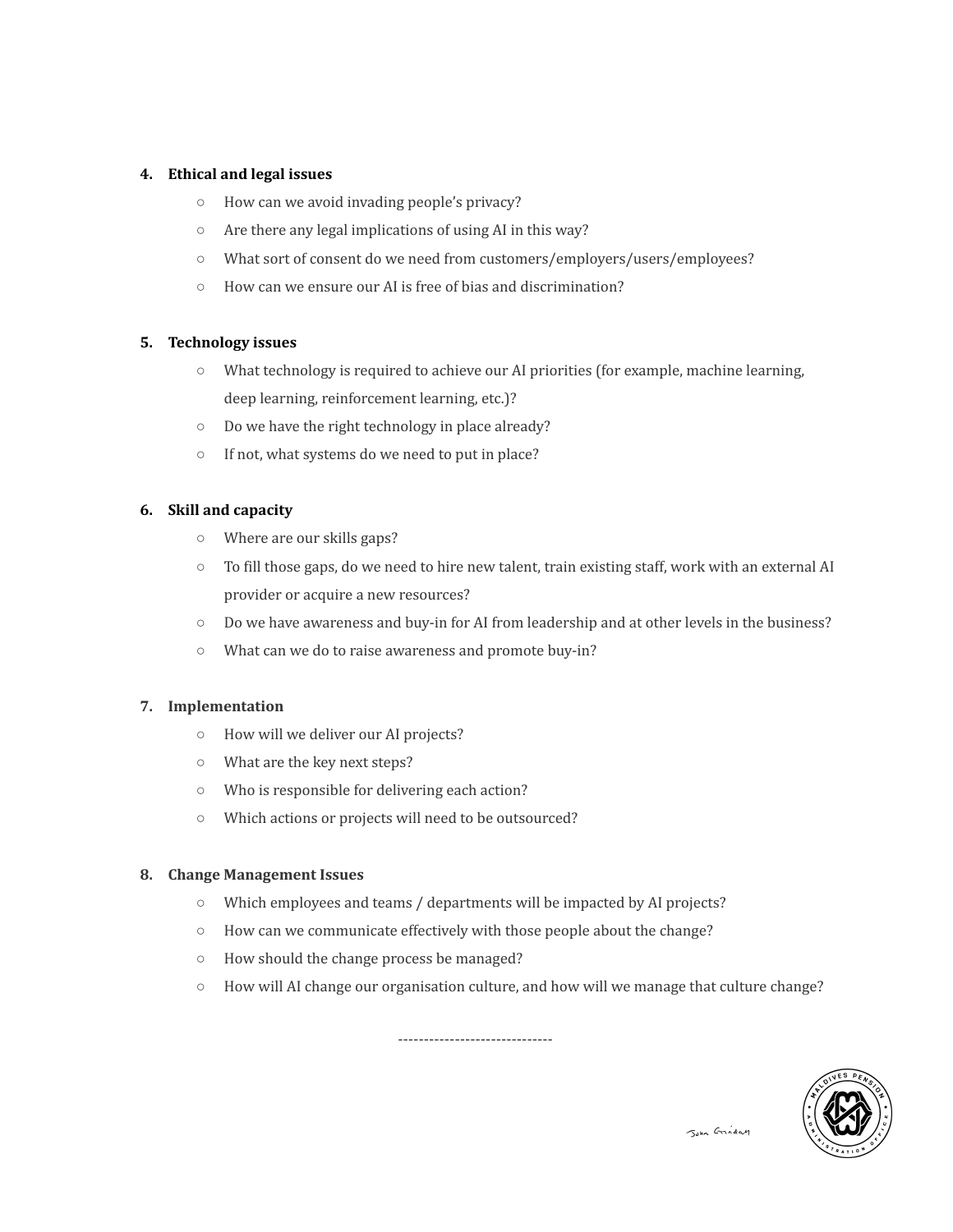

## Graduate Trainee -Actuarial Science

| <b>Document</b><br><b>Number</b> | TOR_2021/2                              | <b>Authorized Date</b> | 21st March 2021 |
|----------------------------------|-----------------------------------------|------------------------|-----------------|
| Owner                            | Investments and Financial<br>Management | <b>Version</b>         | V <sub>1</sub>  |
| <b>Classification</b>            | Internal                                | <b>Author</b>          | Shiufa Hussain  |
| <b>Effective Date</b>            | 18th March 2021                         | <b>Authorized by</b>   | <b>CEO</b>      |

| <b>Position:</b>       | Graduate Trainee                         |
|------------------------|------------------------------------------|
| <b>Specialization:</b> | <b>Actuarial Science</b>                 |
| <b>Service:</b>        | 1-year contract                          |
| Department:            | <b>Investments and Advisory Services</b> |

## Reporting Relationships.

The Graduate Trainee will report directly to the Head, Investment and Advisory Services and is expected to work closely with team members of the Investment and Financial Management Division

## Overall Responsibilities:

The Graduate Trainee will get the opportunity to contribute technical inputs for Maldives Retirement Pension Scheme (MRPS) related investments and other member benefits while undertaking responsibilities related to numerical data analysis and reporting functions of MRPS related investments and products.

## Specific Tasks:

- Contribute to the development of annuity products to MRPS retirees;
- Participate in developing benefit schemes for MRPS members;
- Evaluate through numerical analysis strategies for selecting the most suitable investments based on risk return characteristics of individual MRPS funds;